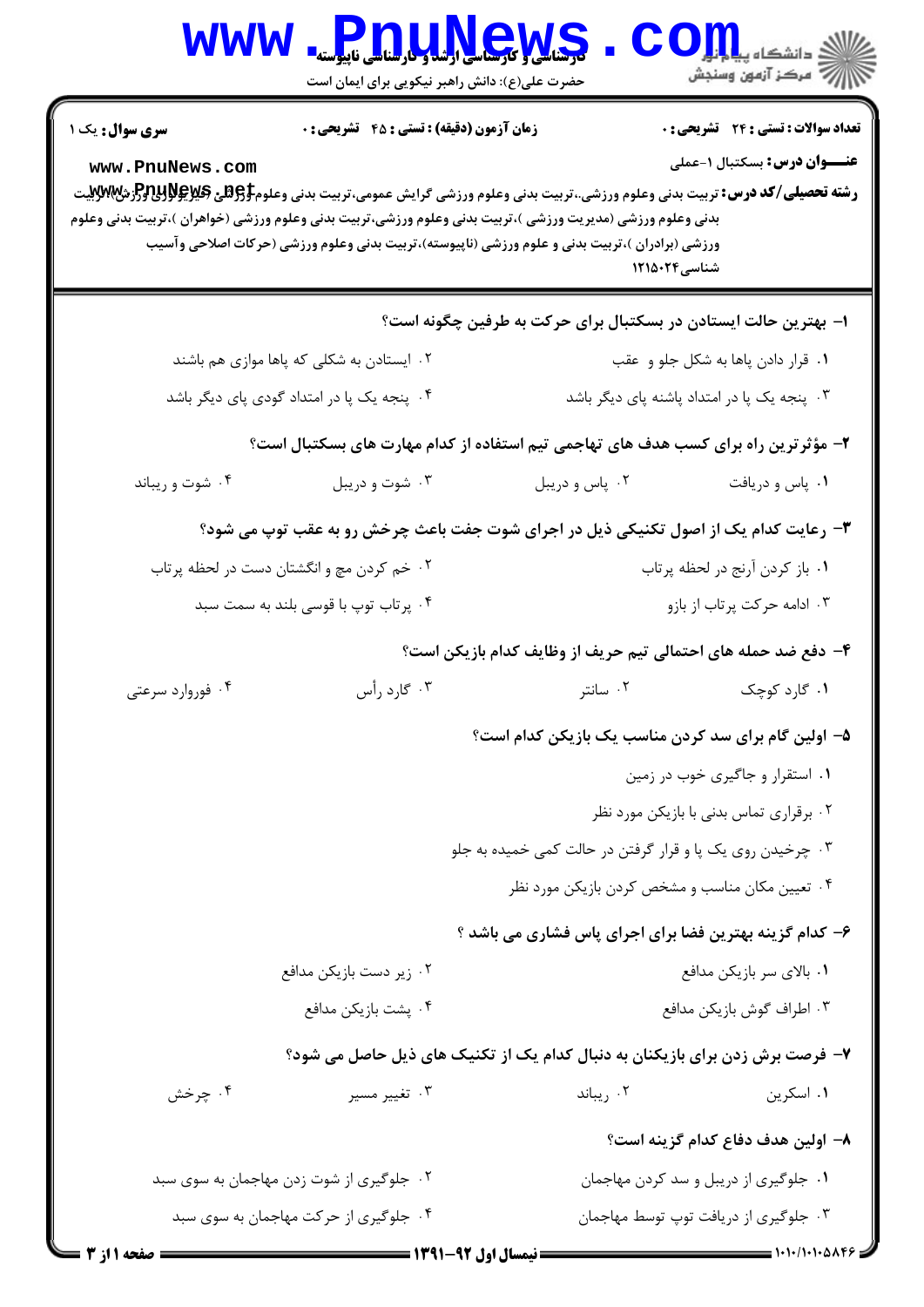| <b>WWW</b>                                                                                  |                                               | ، دانشگاه پی <mark>ا ب</mark> ا ت <mark>و</mark><br>أأأ مركز آزمون وسنجش                                                                                                                                                                                                                                                                                                                                                                                                                                                                                                                                                                                                                                                                                                                                         |  |  |  |
|---------------------------------------------------------------------------------------------|-----------------------------------------------|------------------------------------------------------------------------------------------------------------------------------------------------------------------------------------------------------------------------------------------------------------------------------------------------------------------------------------------------------------------------------------------------------------------------------------------------------------------------------------------------------------------------------------------------------------------------------------------------------------------------------------------------------------------------------------------------------------------------------------------------------------------------------------------------------------------|--|--|--|
|                                                                                             |                                               | <b>تعداد سوالات : تستی : 24 گشریحی : 0</b><br><b>عنـــوان درس:</b> بسکتبال ۱-عملی<br>شناسی۱۲۱۵۰۲۴                                                                                                                                                                                                                                                                                                                                                                                                                                                                                                                                                                                                                                                                                                                |  |  |  |
|                                                                                             |                                               |                                                                                                                                                                                                                                                                                                                                                                                                                                                                                                                                                                                                                                                                                                                                                                                                                  |  |  |  |
| ۰۳ پست پائین                                                                                | ۰۲ پست بالا                                   | ۱. گارد رأس                                                                                                                                                                                                                                                                                                                                                                                                                                                                                                                                                                                                                                                                                                                                                                                                      |  |  |  |
|                                                                                             |                                               |                                                                                                                                                                                                                                                                                                                                                                                                                                                                                                                                                                                                                                                                                                                                                                                                                  |  |  |  |
| ۰۳ چرخش                                                                                     | ۰۲ پرش                                        | ۰۱ توقف                                                                                                                                                                                                                                                                                                                                                                                                                                                                                                                                                                                                                                                                                                                                                                                                          |  |  |  |
| 1۱– کدام یک از شوت های زیر در برابر مدافعین بلند قد کاربرد دارد؟                            |                                               |                                                                                                                                                                                                                                                                                                                                                                                                                                                                                                                                                                                                                                                                                                                                                                                                                  |  |  |  |
| ۰۳ سه گام قدرتی                                                                             | ۰۲ شوت هوک                                    | ۰۱ سه گام وارونه                                                                                                                                                                                                                                                                                                                                                                                                                                                                                                                                                                                                                                                                                                                                                                                                 |  |  |  |
| ۱۲- کدام یک از اعمال زیر شانس مجدد شوت زنی را به تیم حمله می دهد؟                           |                                               |                                                                                                                                                                                                                                                                                                                                                                                                                                                                                                                                                                                                                                                                                                                                                                                                                  |  |  |  |
| ۰۲ فریب و حرکت ناگهانی                                                                      |                                               | ۰۱ ریباند تدافعی                                                                                                                                                                                                                                                                                                                                                                                                                                                                                                                                                                                                                                                                                                                                                                                                 |  |  |  |
| ۰۴ ردگیری در ریباند                                                                         |                                               | ۰۳ ریباند تهاجمی                                                                                                                                                                                                                                                                                                                                                                                                                                                                                                                                                                                                                                                                                                                                                                                                 |  |  |  |
| ۱۳- کدام یک از حرکات زیر در ضد حمله ثانویه استفاده می شود؟                                  |                                               |                                                                                                                                                                                                                                                                                                                                                                                                                                                                                                                                                                                                                                                                                                                                                                                                                  |  |  |  |
| ۰۲ برش زدن                                                                                  |                                               | ٠١ دريبل با نهايت سرعت                                                                                                                                                                                                                                                                                                                                                                                                                                                                                                                                                                                                                                                                                                                                                                                           |  |  |  |
| ۰۴ پاس دادن در کل زمین                                                                      | ۰۳ سه گام با سرعت کامل                        |                                                                                                                                                                                                                                                                                                                                                                                                                                                                                                                                                                                                                                                                                                                                                                                                                  |  |  |  |
|                                                                                             |                                               |                                                                                                                                                                                                                                                                                                                                                                                                                                                                                                                                                                                                                                                                                                                                                                                                                  |  |  |  |
| ۰۳ برش پیچشی                                                                                | ۰۲ برش چرخیدن                                 | ۰۱ برش ۷ شکل                                                                                                                                                                                                                                                                                                                                                                                                                                                                                                                                                                                                                                                                                                                                                                                                     |  |  |  |
| ۱۵– در مقابل دفاع منطقه ای استفاده از کدام نوع پاس مؤثرتر است؟                              |                                               |                                                                                                                                                                                                                                                                                                                                                                                                                                                                                                                                                                                                                                                                                                                                                                                                                  |  |  |  |
| ۰۳ پاس فشاری                                                                                | ۰۲ پاس سینه ای                                | ۰۱ پاس زمینی                                                                                                                                                                                                                                                                                                                                                                                                                                                                                                                                                                                                                                                                                                                                                                                                     |  |  |  |
|                                                                                             |                                               |                                                                                                                                                                                                                                                                                                                                                                                                                                                                                                                                                                                                                                                                                                                                                                                                                  |  |  |  |
| $Y-Y-1$ $Y$                                                                                 | $\uparrow - \uparrow - \uparrow$ . $\uparrow$ | $Y - Y$ .                                                                                                                                                                                                                                                                                                                                                                                                                                                                                                                                                                                                                                                                                                                                                                                                        |  |  |  |
| ۱۷– کدام یک از انواع دریبل برای عقب نشینی از تنگنای حریف، انبوهی دفاع ً یا تله کاربرد دارد؟ |                                               |                                                                                                                                                                                                                                                                                                                                                                                                                                                                                                                                                                                                                                                                                                                                                                                                                  |  |  |  |
| ۰۳ دریبل ضربدری                                                                             | ۰۲ دریبل از پشت                               | ۰۱ دریبل سرعتی                                                                                                                                                                                                                                                                                                                                                                                                                                                                                                                                                                                                                                                                                                                                                                                                   |  |  |  |
|                                                                                             |                                               |                                                                                                                                                                                                                                                                                                                                                                                                                                                                                                                                                                                                                                                                                                                                                                                                                  |  |  |  |
|                                                                                             |                                               |                                                                                                                                                                                                                                                                                                                                                                                                                                                                                                                                                                                                                                                                                                                                                                                                                  |  |  |  |
|                                                                                             |                                               | Pnullews<br>حضرت علی(ع): دانش راهبر نیکویی برای ایمان است<br><b>زمان آزمون (دقیقه) : تستی : 45 تشریحی : 0</b><br><b>رشته تحصیلی/کد درس:</b> تربیت بدنی وعلوم ورزشی.،تربیت بدنی وعلوم ورزشی گرایش عمومی،تربیت بدنی وعلوم95 <del>Eپر PRپرEپرCزشW</del> پر<br>بدنی وعلوم ورزشی (مدیریت ورزشی )،تربیت بدنی وعلوم ورزشی،تربیت بدنی وعلوم ورزشی (خواهران )،تربیت بدنی وعلوم<br>ورزشی (برادران )،تربیت بدنی و علوم ورزشی (ناپیوسته)،تربیت بدنی وعلوم ورزشی (حرکات اصلاحی وآسیب<br>۹– کدام بازیکن در بسکتبال مسئول بنیاد نهادن نقشه حمله و آغازگر حمله است؟<br>∙ا− در ریباند دفاعی اولین حرکت مورد استفاده بازیکن برای تغییر وضعیت کدام است؟<br>۱۴– از کدام نوع برش، در مناطق پیرامونی و در زمانی که مدافع دید خوبی نسبت به توپ ندارد، استفاده میشود؟<br>۱۶- مانور گردش داخلی در کدام یک از آرایش های حمله انجام می شود؟ |  |  |  |

 $= 1.1.111.0005$